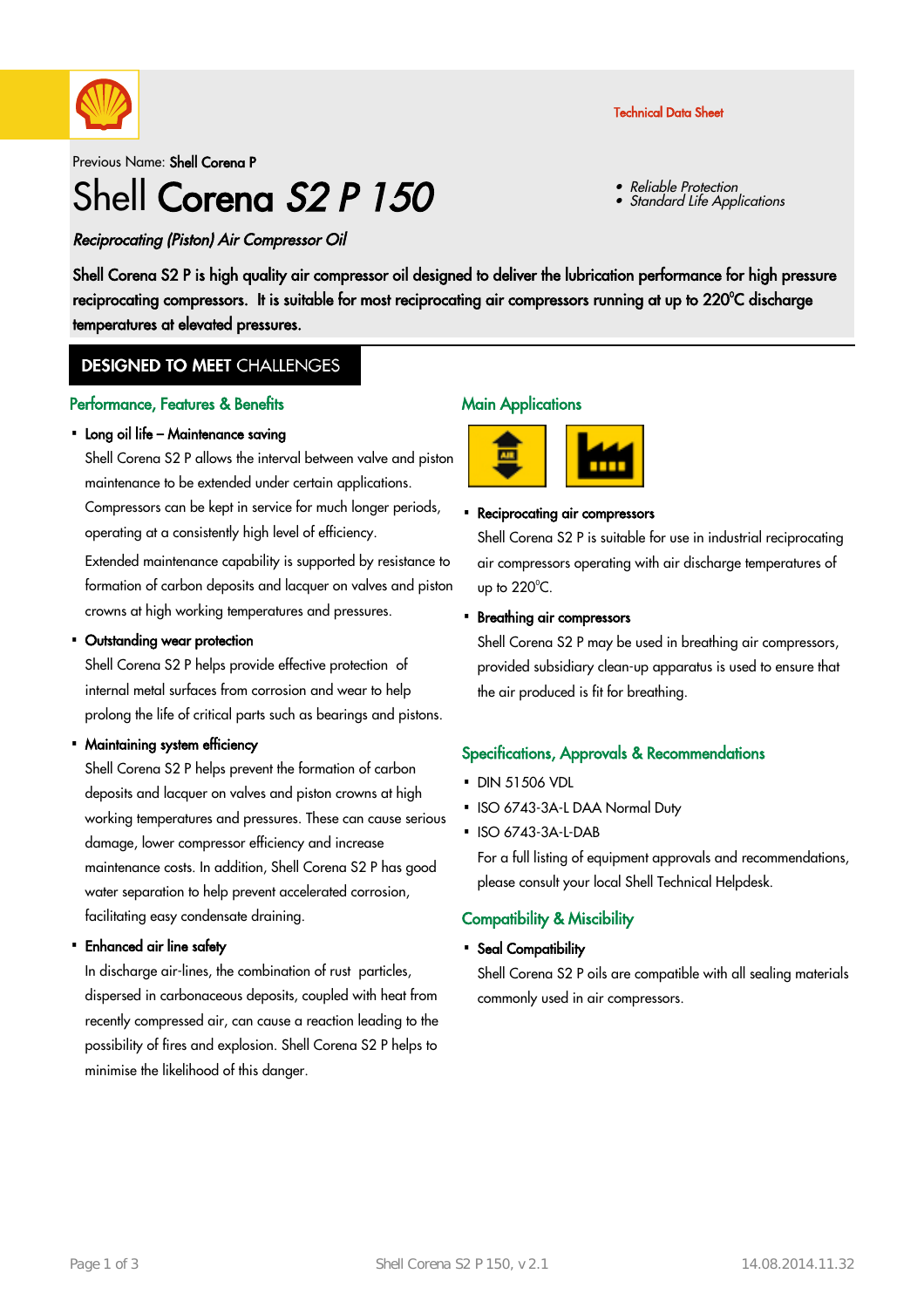### Typical Physical Characteristics

| Properties                                                                          |                  |                   | Method            | Corena S <sub>2</sub> P 150 |
|-------------------------------------------------------------------------------------|------------------|-------------------|-------------------|-----------------------------|
| <b>ISO Viscosity Grade</b>                                                          |                  |                   | <b>ISO 3448</b>   | 150                         |
| <b>Kinematic Viscosity</b>                                                          | $@40^{\circ}$ C  | $mm^2/s$          | ASTM D445         | 155                         |
| <b>Kinematic Viscosity</b>                                                          | @100 $\degree$ C | $mm^2/s$          | ASTM D445         | 12.1                        |
| <b>Density</b>                                                                      | $@15^{\circ}$ C  | kg/m <sup>3</sup> | ASTM D1298        | 902                         |
| Flash Point (COC)                                                                   |                  | $^{\circ}C$       | ASTM D92          | 240                         |
| <b>Pour Point</b>                                                                   |                  | $^{\circ}C$       | ASTM D97          | $-30$                       |
| <b>Neutralisation Value</b>                                                         |                  | mg KOH/g          | ASTM D974         | 0.3                         |
| <b>Sulphated Ash</b>                                                                |                  | % m               | <b>DIN 51575</b>  | 0.06                        |
| <b>Oxidation Stability (delta CCR)</b>                                              |                  | % m               | DIN 51352-2       | 2.3                         |
| Properties Of The Distillation Residue (20%) - Carbon<br><b>Residue</b> (C          |                  | % m               | <b>DIN 51551</b>  | 0.3                         |
| Properties Of The Distillation Residue (20%) - Kinematic $@40^{\circ}$ C<br>Viscosi |                  | $mm^2/s$          | <b>DIN 51562</b>  | 280                         |
| Rust Prevention - Synthetic Sea Water                                               |                  | degree            | ASTM D665B        | Pass                        |
| <b>Water Separability</b>                                                           | @54 $^{\circ}$ C | min               | <b>ASTM D1401</b> |                             |
| <b>Water Separability</b>                                                           | $@82^{\circ}C$   | min               | <b>ASTM D1401</b> | 20                          |

These characteristics are typical of current production. Whilst future production will conform to Shell's specification, variations in these characteristics may occur.

### Health, Safety & Environment

### • Health and Safety

Shell Corena S2 P is unlikely to present any significant health or safety hazard when properly used in the recommended application and good standards of personal hygiene are maintained.

Avoid contact with skin. Use impervious gloves with used oil. After skin contact, wash immediately with soap and water.

Guidance on Health and Safety is available on the appropriate Material Safety Data Sheet, which can be obtained from http://www.epc.shell.com/

# • Protect the Environment

Take used oil to an authorised collection point. Do not discharge into drains, soil or water.

#### Additional Information

# • Advice

Advice on applications not covered here may be obtained from your Shell representative.